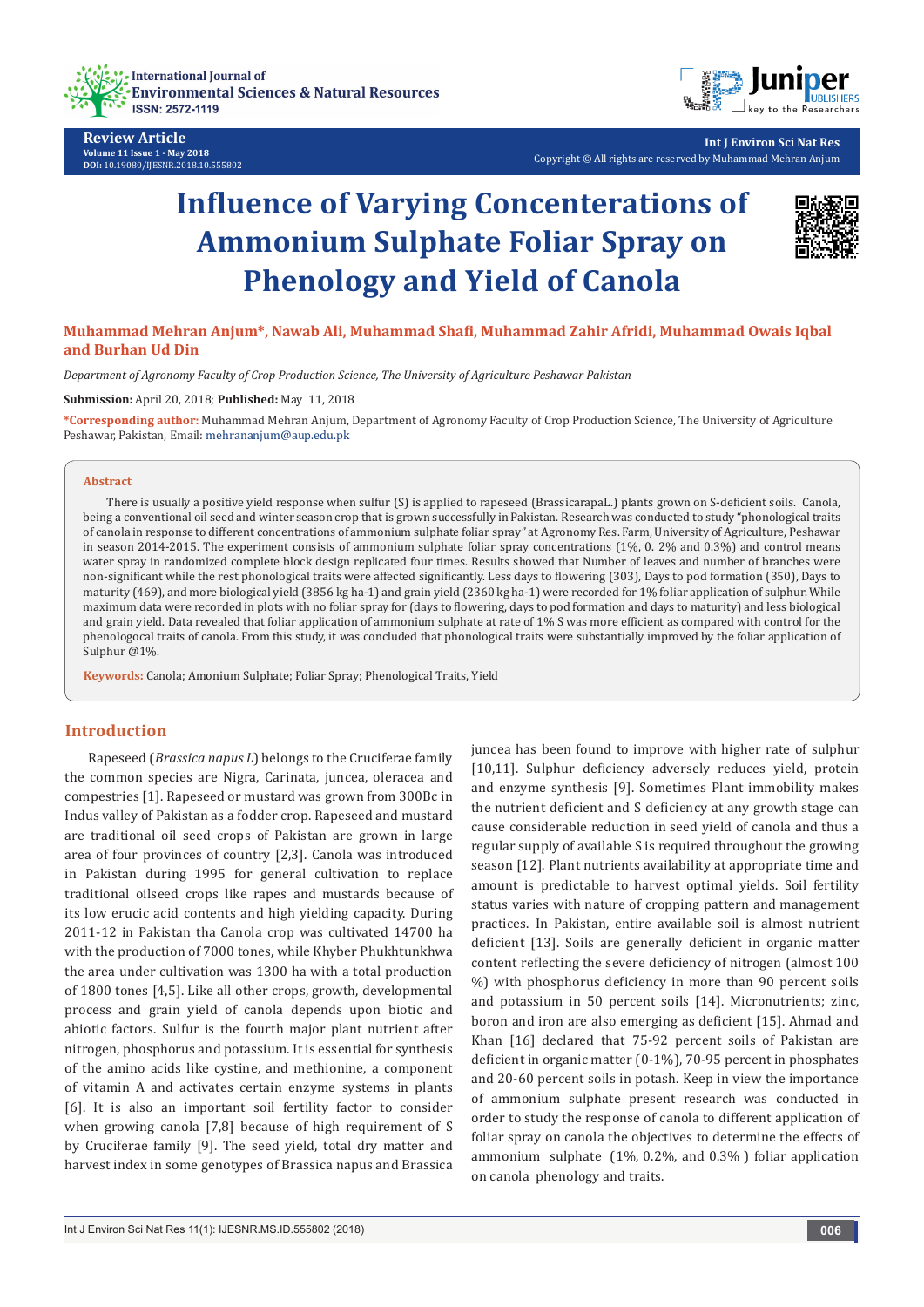# **Materials and Methods**

The Experiment entitled "Phenological traits of canola in response to different concenterations of ammonium sulphate foliar spray" was conducted at the Palatoo research farm Department of Agronomy, Amir Muhmmad khan Campus, Mardan during rabi season 2014-2015. The experiment consists of ammonium sulphate levels (1%, 0. 2% and 0.3%) and water spray. The experiment was laid out in randomized complete block, having four replications. The plot size was 2×2 m<sup>2</sup>. Ploughing was done with help of cultivator and crop sown.

The basel dose N and P  $@70$  and  $40 \text{kg}^1$  ha applied respectively. Hoeing was carried out after rosette stage to control weeds. All the agronomic practices were applied according to crop need.

## **Statistical Analysis**

The data recorded was analyzed statistically using analysis of variance techniques appropriate for randomized complete block design (Table 1). Means were compared using LSD test at 0.05 level of probability, when the F-values were significant [17,18].

| Ammonium<br>Sulphate | No of Leaves<br>Plant <sup>1</sup> | <b>No of Branches</b> | Days to Pod<br><b>Formation</b> | Days to<br><b>Flowering</b> | Days to<br><b>Maturity</b> | <b>Biological</b><br>Yield | <b>Grain Yield</b> |
|----------------------|------------------------------------|-----------------------|---------------------------------|-----------------------------|----------------------------|----------------------------|--------------------|
| 0.20%                | 16                                 | 16                    | 371.5                           | 305                         | 471.75                     | 1568                       | 1698               |
| 0.30%                | 16                                 | 17                    | 367.75                          | 308.25                      | 471.75                     | 3233                       | 2323               |
| $1\%$                | 17                                 | 15                    | 350                             | 303.5                       | 469.5                      | 3856                       | 2360               |
| Control              | 15                                 | 16                    | 372.5                           | 309.25                      | 484                        | 2726                       | 2147               |

**Table 1:** Phenological traits and yield of canola as affected by ammonium sulphate foliar application.

# **Results and Discussion**

#### **Number of Leaves Plant-1**

Data regarding number of leaves as influenced by different levels of Ammonium Sulfate foliar spray is presented in Figure 1. Statistical analysis of the data had showed non-significant effect. However, the number of leaves generally increased with the increasing levels of Ammonium sulfate as foliar spray. The possible reason might be that it is genetically character which cannot be effected by external application of fertilization/ nutrients respectively. As the ammonium sulphate solution was applied to crop in very less concentration, therefore the number of leaves was not significantly affected.



## **Number of Branches Plant-1**

Number of branches per plant as influenced by different levels of Ammonium Sulfate foliar spray is presented in Figure 2. Analysis of the data had showed non-significant effect on

branches per plant. However, the number of branches generally increased with the increasing levels of Ammonium sulfate as foliar spray. The possible reason might be that it is genetically character which cannot be effected by external application of fertilization/ nutrients respectively. As the ammonium sulphate solution was applied to crop in very less concentration, therefore the numbers of branches were not significantly affected.



#### **Days to Flowering**

Data regarding days to flowering as influenced by different levels of Ammonium Sulfate foliar spray is presented in Figure 3. Statistical Analysis of the data had showed significant effect on number of days taken to initiation of flowers formation. Maximum days to flower formation initiation (303) were noticed by the application of 1 % foliar application of Ammonium sulfate, followed by 0.3 % foliar spray (308) while minimum days to flowering (309) was recorded in plots with no spray. These findings are also in line with Brandt et al. [5].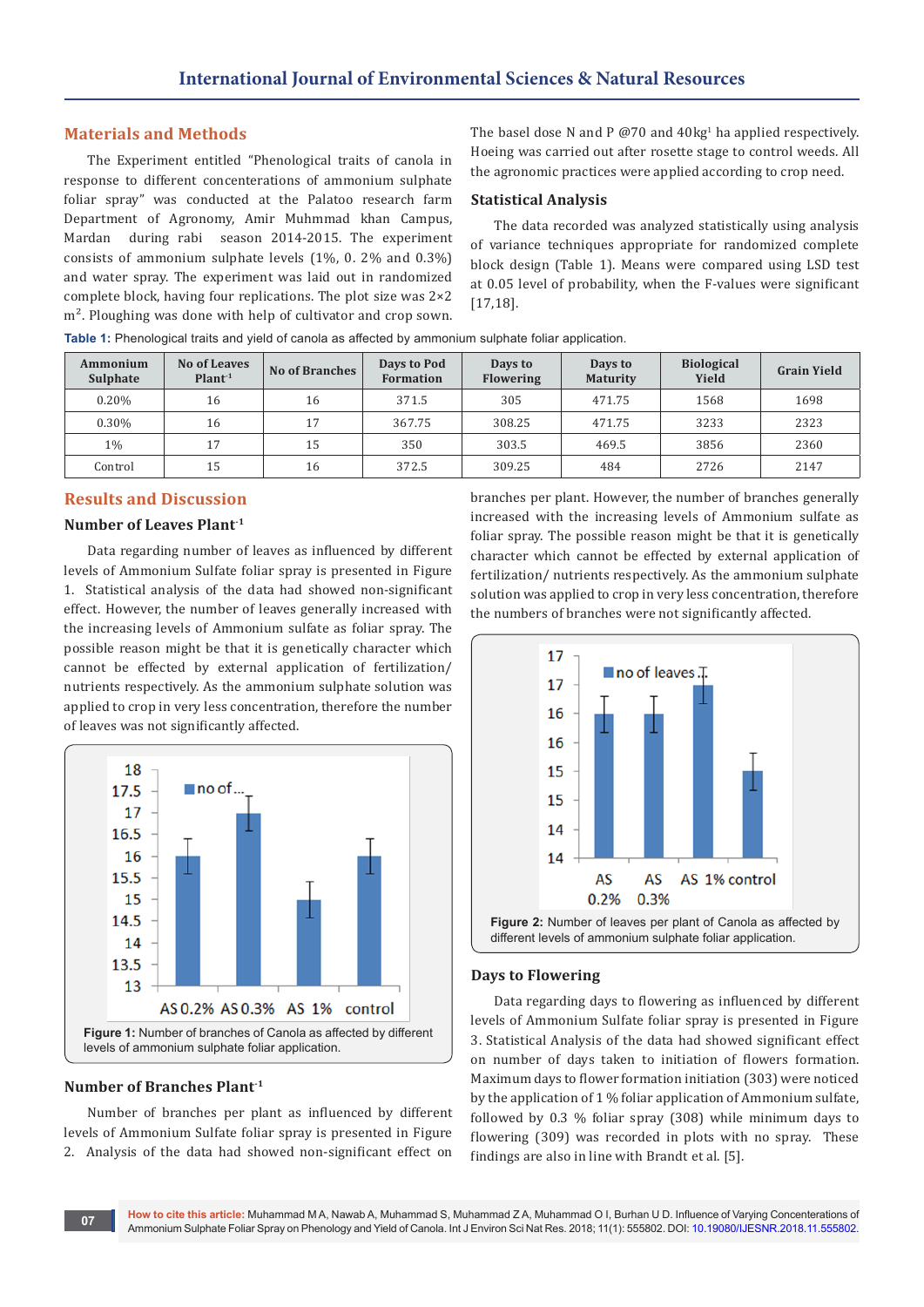

#### **Days to Pods Formation**

Pods formation of canola as influenced by different levels of Ammonium Sulfate foliar spray is presented in Figure 4. Statistical Analysis of the data had showed significant effect on number of days taken to pods formation. Maximum days to pods formation (350) were recorded by the application of 1 % foliar application of Ammonium sulfate, followed by 0.3 % (367), 0.2 % (371) while minimum days (372) were recorded in plots with no spray. These findings are also in line with Brandt et al. [19].



#### **Days to Maturity**

Number of days taken from sowing till the maturity of the crop as affected by different levels of Ammonium Sulfate foliar spray is given in Figure 5. Based on statistical analysis of the data showed a significant effect on number of days taken to crop maturity. Maximum days to maturity (469) were observed for 1 % foliar application of Ammonium sulfate, followed by 0.3 % (471) which is statistically at par with 0.2 % spray while

minimum days to maturity (484) were recorded in plots with no spray. These findings are also in line with [20,21].



#### **Biological Yield (kg ha-1)**

Data regarding on biological yield is presented in Figure 6. Statistical analysis shows that there is a significant effect on biological yield of canola due to ammonium sulphate foliar application  $[22-24]$ . Maximum biological yield  $(3856 \text{ kgha}^1)$ were obtained with the application of 1% ammonium sulphate as compare to control(2726 kgha $^{-1}$ ), 0.2% (1568 kgha $^{-1}$ ) and 0.3%(3233 kgha-1) solution. The results are in line with the findings of Malik et al. [18] and Jan et al. [23] and Sattar et al. [24] who found that from higher rate of sulphur application more biological yield can be obtained.



#### **Grain Yield (kg ha-1)**

Grain yield kg ha $^{-1}$  of canola as affected by ammonium sulfate foliar spray is presented in Figure 7. Statistical analysis shows that there is a significant affect in grain yield due to ammonium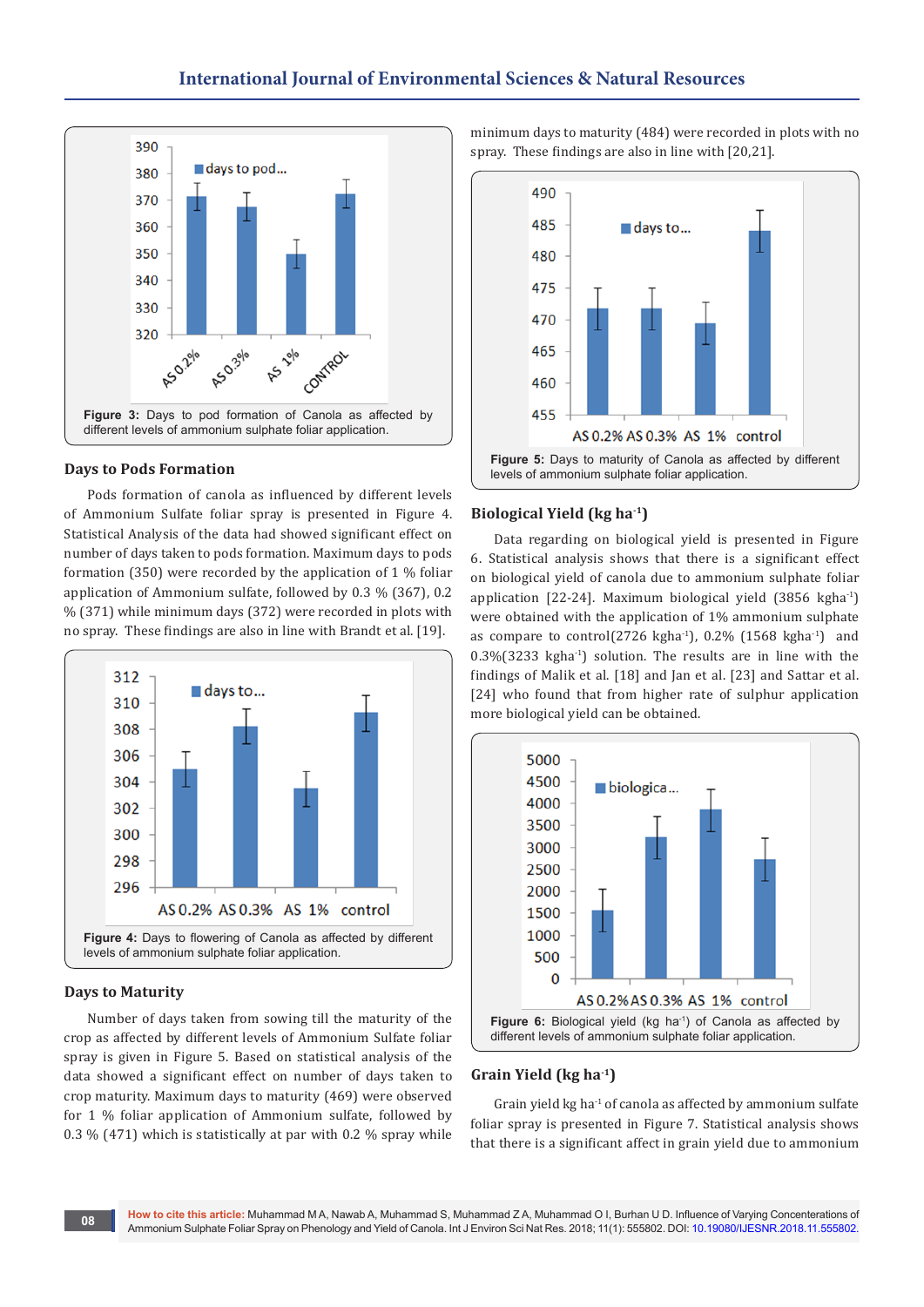sulphate foliar application on canola. More grain yield (2360 kgha-1) were obtained with the application of 1% ammonium sulphate as compare to control  $(2147 \text{ kgha}^{-1})$ , 0.2%  $(1700 \text{ kgha}^{-1})$ and  $0.3\%$  (2323 kgha<sup>-1</sup>) solution. The result is also in agreement with the findings of Sharifi [25] who reported that increasing levels of sulphur solution increased grains yield of canola which is an oil seed crop, respond positively to sulphur application due to which its grain yield increases [26-29].



## **Conclusion and Recommendation**

From this experiment it was concluded that number of leaves and branches were not affected by ammonium sulphate foliar spray while less days to flowering (303), days to pod formation (350), days to maturity (469), more biological yield (3856 kg ha<sup>-1</sup>) and grain yield (2360 kg ha<sup>-1</sup>) were recorded for 1% foliar application of sulphur. On the basis of current research it is recommended that ammonium sulphate  $@1\%$  foliar spray is optimum for achieving phenological attributes and yield of canola.

## **References**

- 1. Holmes MRJ (1980) Nitrogen In Nutrition of the oilseed rape crop. Applied sci, Pub Barking Essex, England, pp. 21-67.
- 2. [Khalid R, KS Khan, M Yousaf, G Shabbir, A Subhani \(2009\) Effect of](http://agris.fao.org/agris-search/search.do?recordID=PK2010000229)  [sulfur fertilization on rapeseed and plant available sulfur in soils of](http://agris.fao.org/agris-search/search.do?recordID=PK2010000229)  [Pothwar, Pakistan. Sarhad J Agric 25\(1\): 65-71.](http://agris.fao.org/agris-search/search.do?recordID=PK2010000229)
- 3. [Khan AH, IA Khalil, H Shah \(2004\) Nutritional yield and oil quality of](http://agris.fao.org/agris-search/search.do?recordID=PK2004001147)  [canola cultivars grown in NWFP. Sarhad J Agric 20\(2\): 287-290.](http://agris.fao.org/agris-search/search.do?recordID=PK2004001147)
- 4. [Mirzashahi K, M Pishdaradanegi, F Nourgholipour \(2009\) Effects](http://journals.khuisf.ac.ir/jfanp/browse.php?a_id=148&sid=1&slc_lang=en)  [Different Rates of Nitrogen and Sulphur Application on Canola Yield](http://journals.khuisf.ac.ir/jfanp/browse.php?a_id=148&sid=1&slc_lang=en)  [in North of Khuzestan. Journal of Research in Agricultural Science\\_ V](http://journals.khuisf.ac.ir/jfanp/browse.php?a_id=148&sid=1&slc_lang=en)  [6\(2\): 107-112.](http://journals.khuisf.ac.ir/jfanp/browse.php?a_id=148&sid=1&slc_lang=en)
- 5. [MNFSR \(2012\) The Statistics Government Of Pakistan Ministry Of](http://www.mnfsr.gov.pk/)  [Food Security And Research Islamabad.](http://www.mnfsr.gov.pk/)
- 6. Havlin JL, JD Beaton, SL Tisdale, WL Nelson (2004) Soil fertility and fertilizers. An introduction to nutrient management ( $7<sup>th</sup>$  edn.); Pearson Education Inc, Singapore, pp. 221.
- 7. [Ghosh PK, KM Hati, KG Mandal, AK Misra, RS Chaudhary \(2000\)](https://www.cabdirect.org/cabdirect/abstract/20003017577)  [Sulphur nutrition in oilseeds and oilseeds based cropping systems.](https://www.cabdirect.org/cabdirect/abstract/20003017577)  [Fert Newsl. 8\(45\): 51-52.](https://www.cabdirect.org/cabdirect/abstract/20003017577)
- 8. [Fisme J, PC Vong, A Guckert, E Frossard \(2000\) Influence of sulphur on](https://www.sciencedirect.com/science/article/pii/S1161030199000520)  [apparent N use efficiency, yield and quality of oilseed rape \(](https://www.sciencedirect.com/science/article/pii/S1161030199000520)*Brassica napus L*[\) grown on a calcareous soil. European Journal of Agronomy](https://www.sciencedirect.com/science/article/pii/S1161030199000520)  [12\(2\): 127-141.](https://www.sciencedirect.com/science/article/pii/S1161030199000520)
- 9. [Scherer HW \(2001\) Sulphur in crop production. Eur J Agron 14\(2\): 81-](https://www.sciencedirect.com/science/article/pii/S1161030100000824) [111.](https://www.sciencedirect.com/science/article/pii/S1161030100000824)
- 10. [Chandel RS, Sudhakar PC, Singh K \(2002\) Direct and residual effect of](https://www.researchgate.net/publication/297543869_Direct_and_residual_effect_of_sulphur_on_indian_mustard_Brassica_juncea_in_rice_Oryza_sativa-indian_mustard_cropping_system)  [sulphur on Indian mustard \(](https://www.researchgate.net/publication/297543869_Direct_and_residual_effect_of_sulphur_on_indian_mustard_Brassica_juncea_in_rice_Oryza_sativa-indian_mustard_cropping_system)*Brassica juncea L*) in rice (*Oriza sativa L*) [Indian mustard cropping system. Ind J Agric Sci 72: 230-232.](https://www.researchgate.net/publication/297543869_Direct_and_residual_effect_of_sulphur_on_indian_mustard_Brassica_juncea_in_rice_Oryza_sativa-indian_mustard_cropping_system)
- 11. [Malhi S, Gan Y, Raney J \(2007\) Yield seed quality and sulphur uptake](https://dl.sciencesocieties.org/publications/aj/abstracts/99/2/570?access=0&view=pdf)  [of brassica oil seed cropsin response to sulphur fertilization. Agron J](https://dl.sciencesocieties.org/publications/aj/abstracts/99/2/570?access=0&view=pdf)  [99: 570-577.](https://dl.sciencesocieties.org/publications/aj/abstracts/99/2/570?access=0&view=pdf)
- 12. Malhi SS, Gill KS (2002) Effectiveness of sulphate-S fertilization at different growth stages for yield, seed quality and S uptake of canola. Can J Plant Sci 82: 665-674.
- 13. Anon (2008) Fertilizer use efficiency and crop productivity: where we stand and what should be done (Panel discussion) Proc Symp Balanced Fertilizer Use: Impact on Crop Production. NFDC, Islamabad.
- 14. Anon (2009) Data on area, yield and production of major rabi and kharif crops. Personal Communication, District Officer, Extension Wing, Agriculture Department, Attock.
- 15. Aulakh MS (2003) Crop response to sulfur nutrition. In YP Abrol, A Ahmad (Eds) Sulfur in Plants. Kluwer Academic Publ, Dordrecht, pp. 341-354.
- 16. Ahmad N, AA Khan (2006) Nutrient management for sustainable agriculture in Pakistan. In Poster Session. IFA Conference: Optimizing Resource Use Efficiency for Sustainable Intensification of Agriculture, Kunming, China.
- 17. [Sharifi RS \(2012\) sulphur fertilizer effects on grain yield and the sum of](https://pdfs.semanticscholar.org/8c94/5a73a8f24e1ef4405f464398fab52af46fbc.pdf)  [physiological indices of canola \(](https://pdfs.semanticscholar.org/8c94/5a73a8f24e1ef4405f464398fab52af46fbc.pdf)*brassica napus* L). Annals of biological [research 3\(11\): 5034-5041.](https://pdfs.semanticscholar.org/8c94/5a73a8f24e1ef4405f464398fab52af46fbc.pdf)
- 18. [Malik MA, I Aziz, HZ Khan, MA Wahid \(2004\) Growth Seed Yield and](https://juniperpublishers.com/ijesnr/IJESNR.MS.ID.555584.php)  [Oil content response of Canola \(Vrassicanapus L\) to Varying levels of](https://juniperpublishers.com/ijesnr/IJESNR.MS.ID.555584.php)  [sulphur. Int J Agri Biol 6\(6\): 1153-1155.](https://juniperpublishers.com/ijesnr/IJESNR.MS.ID.555584.php)
- 19. Brandt SA, Malhi SS, Ulrich D, Lafond GP, Kutcher HR, et al. (2007) Seeding rate, fertiliser level and disease management effects on hybrid versus open pollinated canola (*Brassica napus*L). J Plant Sci 87: 255- 266.
- 20. [Cheema MA, Malik MA, Hussain A, Shah SH, Basra SMA \(2001\) Effects](https://onlinelibrary.wiley.com/doi/abs/10.1046/j.1439-037X.2001.00463.x)  [of time and rate of nitrogen and phosphorus application on the growth](https://onlinelibrary.wiley.com/doi/abs/10.1046/j.1439-037X.2001.00463.x)  [and the seed and oil yields of canola \(](https://onlinelibrary.wiley.com/doi/abs/10.1046/j.1439-037X.2001.00463.x)*Brassica napus*L). J Agron Crop [Sci 186:103-110.](https://onlinelibrary.wiley.com/doi/abs/10.1046/j.1439-037X.2001.00463.x)
- 21. [El Nakhlawy FS, Bakhashwain AA \(2009\) Performance of canola](https://pdfs.semanticscholar.org/012e/b69693bc9802116a23001c340fa87be16b4e.pdf)  (*Brassica napus*[L\) seed yield, yield components and seed quality under](https://pdfs.semanticscholar.org/012e/b69693bc9802116a23001c340fa87be16b4e.pdf)  [the effects of four genotypes and nitrogen fertiliser rates Met. Env Arid](https://pdfs.semanticscholar.org/012e/b69693bc9802116a23001c340fa87be16b4e.pdf)  [Land Agric Sci 20: 33-47.](https://pdfs.semanticscholar.org/012e/b69693bc9802116a23001c340fa87be16b4e.pdf)
- 22. [Jamal A, YS Moon, MZ Abdin \(2010\) Sulphur A general overview and](https://search.informit.com.au/documentSummary;dn=536574654936406;res=IELHSS)  [interaction with nitrogen. Aust J Crop Sci 4: 523-529.](https://search.informit.com.au/documentSummary;dn=536574654936406;res=IELHSS)
- 23. [Jan A, G Ahmad,T Jan, M Jamaland, F Subhan \(2008\) Oil yields of Canola](https://www.researchgate.net/publication/265000139_OIL_YIELDS_OF_CANOLA_AS_AFFECTED_BY_N_AND_S_LEVELS_AND_METHODS_OF_APPLICATION_UNDER_RAINFED_CONDITIONS)  [as affected by N and S levels and methos of application under rainfed](https://www.researchgate.net/publication/265000139_OIL_YIELDS_OF_CANOLA_AS_AFFECTED_BY_N_AND_S_LEVELS_AND_METHODS_OF_APPLICATION_UNDER_RAINFED_CONDITIONS)  [condition. Sarhad J Agric 24: 1.](https://www.researchgate.net/publication/265000139_OIL_YIELDS_OF_CANOLA_AS_AFFECTED_BY_N_AND_S_LEVELS_AND_METHODS_OF_APPLICATION_UNDER_RAINFED_CONDITIONS)
- 24. [Rehman uh, Q Iqbal, M farooq, I Afzal, SMA Basra \(2013\) Sulphur](https://www.researchgate.net/publication/245311487_2_3_Sulphur_application_improves_the_growth_seed_yield_and_oil_quality_of_canola)  [application improves the growth, seed yield and oil quality of canola.](https://www.researchgate.net/publication/245311487_2_3_Sulphur_application_improves_the_growth_seed_yield_and_oil_quality_of_canola)  [Acta PhysiologiaePlantarum.](https://www.researchgate.net/publication/245311487_2_3_Sulphur_application_improves_the_growth_seed_yield_and_oil_quality_of_canola)